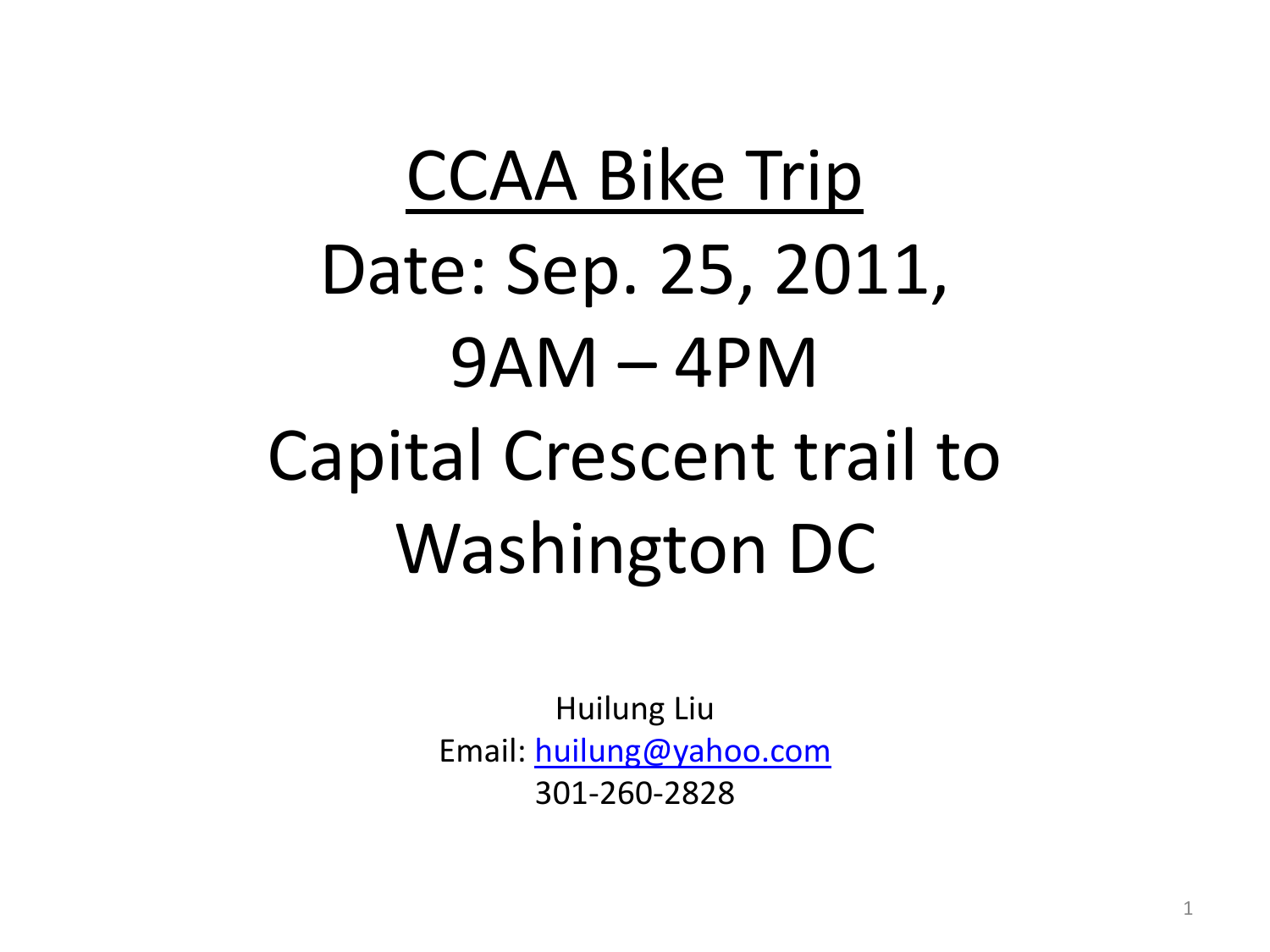**Date:** Sunday, September 25, 2011, 9AM - 4PM

**Start:** Parking Lots located at the intersection corner of Bethesda Ave and

Woodmont Ave, Bethesda, MD

**End:** Capital Hill, Washington DC

**Return:** Take Metro from Union Station back to Bethesda Station

**Total Distance:** 15.5 miles

#### **Points of Interest:**

- 1. Capital Crescent trail
- 2. Fletch Boat House
- 3. Georgetown River Park, DC
- 4. Lincoln Memorial/Tidal Basin/FDR Memorial/MLK Memorial
- 5. Washington Monument / National Mall
- 6. Capitol Hill / Library of Congress / Union Station

**Lunch:**

Tortilla Coast, www. tortillacoast.com , 400 1st St SE, Washington, DC 20003 (202) 546-6768. **Or, you can bring your own sandwiches.**

**Path Condition: Paved, Flat, and Easy.** 

**Sorry:** Due to resource restrictions, this group will be limited to 20 bikers. The CCAA members/families have priority for registration.

**Registration:** Send email to Huilung Liu, [huilung@yahoo.com](mailto:huilung@yahoo.com) by 09/18/2011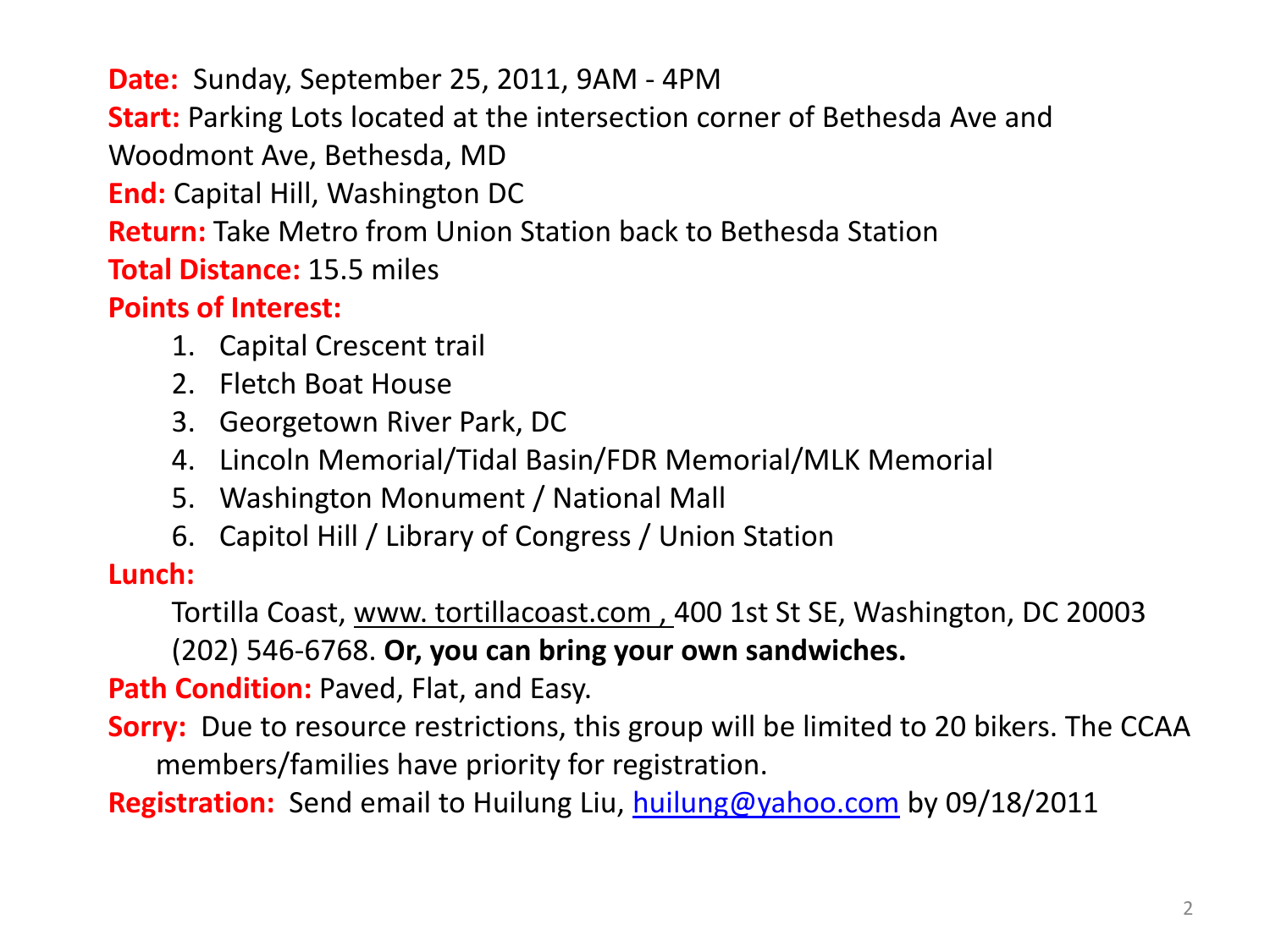**Place to meet:** Parking lots the corner of **Bethesda Ave and Woodmont Ave at Bethesda**, Maryland



#### **Google map:**

[http://maps.google.com/maps?saddr=38.980513,-77.095249&hl=en&ll=38.980246,-](http://maps.google.com/maps?saddr=38.980513,-77.095249&hl=en&ll=38.980246,-77.095292&spn=0.001952,0.006679&sll=38.978611,-77.095506&sspn=0.007807,0.018539&mra=dme&mrsp=0&sz=16&vpsrc=6&t=h&z=18) [77.095292&spn=0.001952,0.006679&sll=38.978611,-](http://maps.google.com/maps?saddr=38.980513,-77.095249&hl=en&ll=38.980246,-77.095292&spn=0.001952,0.006679&sll=38.978611,-77.095506&sspn=0.007807,0.018539&mra=dme&mrsp=0&sz=16&vpsrc=6&t=h&z=18) [77.095506&sspn=0.007807,0.018539&mra=dme&mrsp=0&sz=16&vpsrc=6&t=h&z=18](http://maps.google.com/maps?saddr=38.980513,-77.095249&hl=en&ll=38.980246,-77.095292&spn=0.001952,0.006679&sll=38.978611,-77.095506&sspn=0.007807,0.018539&mra=dme&mrsp=0&sz=16&vpsrc=6&t=h&z=18)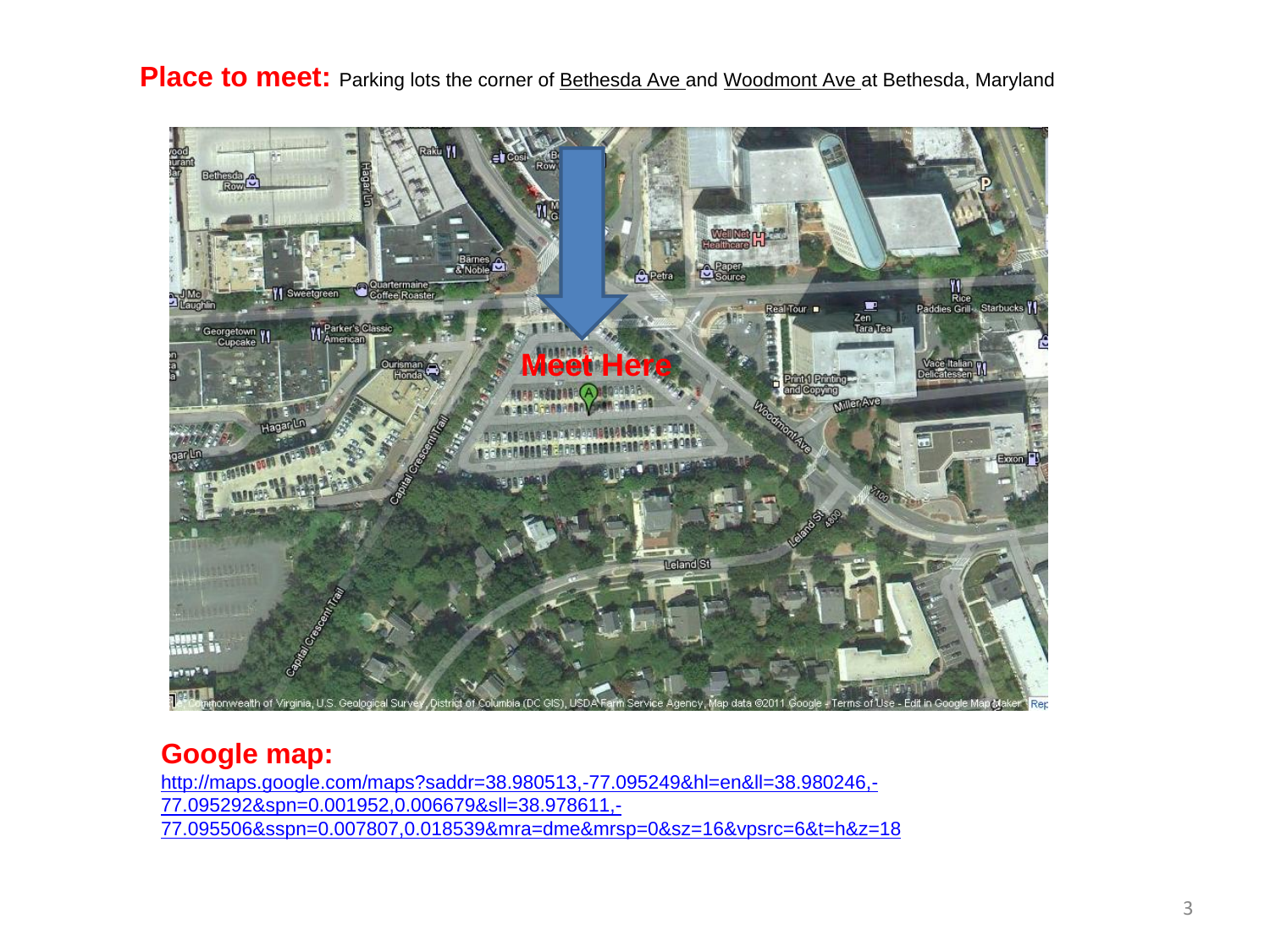### **Highlights:**

- 1. 9AM: Capital Crescent Trail
	- Start: Bethesda Parking Lots
	- Stop: Fletch Boat House
	- Stop: Georgetown River Park
- 2. 10AM:Rock Creek Park Trail
	- Pass: John Kennedy Center
- 3. 10:30AM Downtown DC (Please be cautious!!!!)
	- Stop: Jefferson Memorial /Tidal Basin
	- Pass: FDR Memorial
	- Pass: Lincoln Memorial/Reflection Pool/WWII Memorial
	- Stop: Washington Monument
	- Pass: National Mall
	- Stop: Capitol Hill Reflection Pool
	- Arrive: Capitol Hill, 1<sup>st</sup> Street NE.
- 4. 12:00PM: Lunch:
	- Tortilla Coast, 400 1st St SE
- 5. 2:00PM : Arrive Union Station Take Metrorail to Bethesda station
- 6. 3:00PM : Return to Parking Lot
- 7. 4:00PM : Home Sweet Home